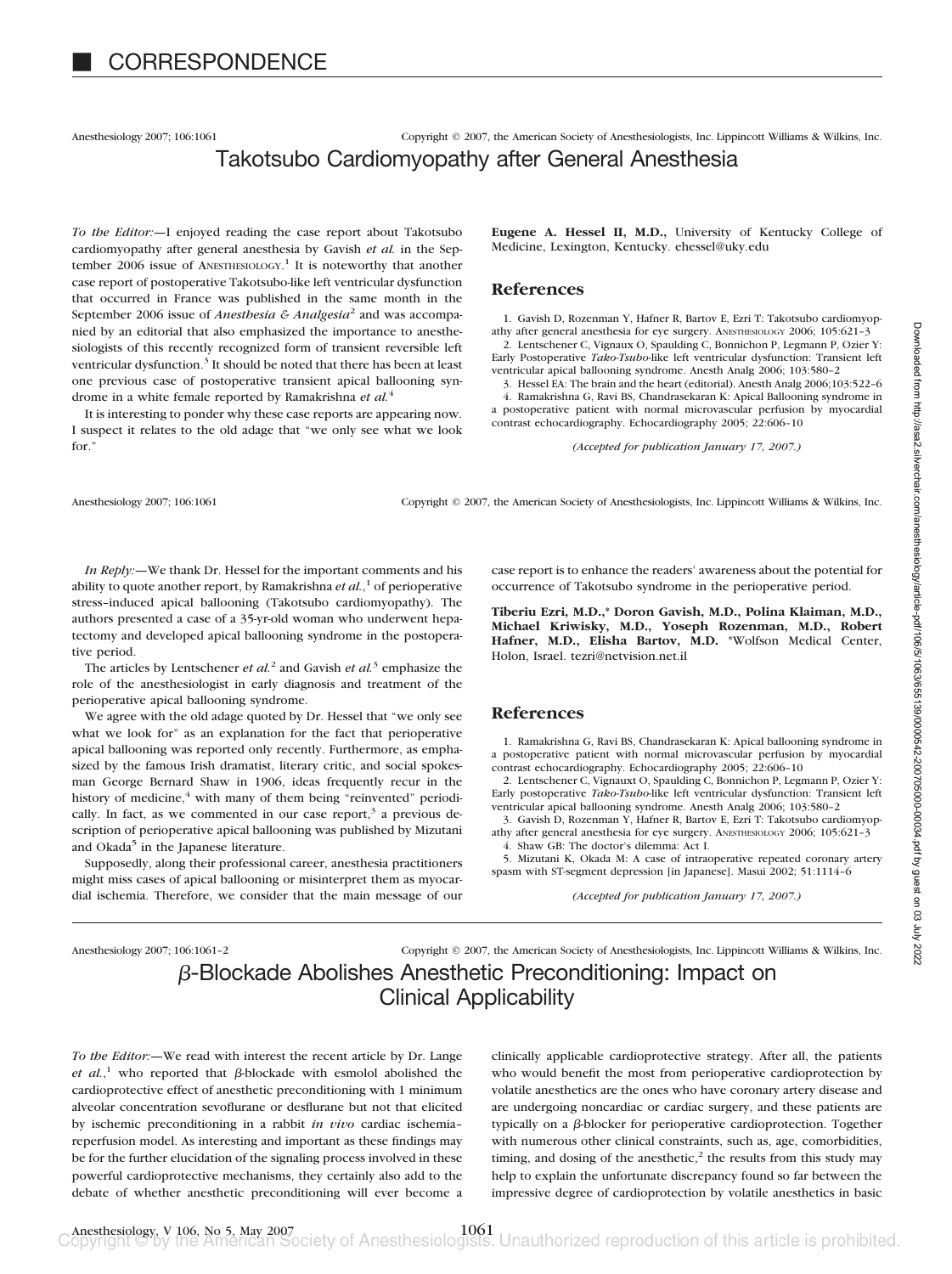science research<sup>3</sup> and the much milder results in recent clinical studies.<sup>4,5</sup> As such, we would be interested in how the authors interpret the relevance of their findings to the clinical practice of anesthesia.

**Matthias L. Riess, M.D., Ph.D.,\* David F. Stowe, M.D., Ph.D.** \*Medical College of Wisconsin, Milwaukee, Wisconsin. mriess@mcw.edu

### **References**

1. Lange M, Smul TM, Blomeyer CA, Redel A, Klotz KN, Roewer N, Kehl F: Role of the  $\beta_1$ -adrenergic pathway in anesthetic and ischemic preconditioning against myocardial infarction in the rabbit heart *in vivo*. ANESTHESIOLOGY 2006; 105:503–10 2. Riess ML, Stowe DF, Warltier DC: Cardiac pharmacological preconditioning

Anesthesiology 2007; 106:1062 Copyright © 2007, the American Society of Anesthesiologists, Inc. Lippincott Williams & Wilkins, Inc.

*In Reply:—*We thank Drs. Riess and Stowe for their interest in our study on  $\beta_1$ -adrenergic signaling in anesthetic preconditioning<sup>1</sup> and for their question of how we would interpret the relevance of the experimental findings to clinical practice. Although results from experimental investigations should be interpreted with caution as to their clinical relevance, we do believe that  $\beta$ -blockers indeed might hamper beneficial effects of anesthetic preconditioning. Experimental data from our laboratory in addition demonstrate that the clinically widely used  $\beta_1$ -selective blocker metoprolol dose-dependently abrogates desflurane-induced preconditioning.<sup>2</sup> A recent meta-analysis of clinical studies of cardioprotection by volatile anesthetics in coronary artery bypass graft surgery confirmed a sustained reduction of postoperative cardiac troponin I release in patients receiving volatile anesthetics.<sup>3</sup> However, the results of this study do also suggest a possible interaction between  $\beta$ -blocker prophylaxis and anesthetic preconditioning. The use of -blockers was disproportioned: Patients receiving volatile anesthetics had a 28% lower incidence of  $\beta$ -blocker use compared with patients receiving intravenous anesthetics. This leads us to the conjecture that no beneficial effects of volatile anesthetics would have been found had  $\beta$ -blocker use been equally distributed. Therefore, we share the concern of Drs. Riess and Stowe insofar as in clinical practice, apart from

constraints such as age, hyperglycemia, and diabetes,<sup>4</sup> cardiovascular comedication might attenuate beneficial effects of volatile anesthetics.

**Markus Lange, M.D., Andreas Redel, M.D., Norbert Roewer, M.D., Ph.D., Franz Kehl, M.D., Ph.D., D.E.A.A.\*** \*Bayerische Julius-Maximillans-Universität, Würzburg, Germany. franz.kehl@mail.uni-wuerzburg.de

#### **References**

1. Lange M, Smul TM, Blomeyer CA, Redel A, Klotz KN, Roewer N, Kehl F: Role of the  $\beta_1$ -adrenergic pathway in anesthetic and ischemic preconditioning against myocardial infarction in the rabbit heart *in vivo*. ANESTHESIOLOGY 2006; 105:503–10

2. Lange M, Smul T, Redel A, Roewer N, Kehl F: Coadministration of desflurane and metoprolol blocks anesthetic-induced preconditioning and cardioprotective effects of beta adrenergic blockade in the rabbit heart *in vivo* (abstract). ANESTHESIOLOGY 2005; 103:A469

3. Yu CH, Beattie WS: The effects of volatile anesthetics on cardiac ischemic complications and mortality in CABG: A meta-analysis. Can J Anaesth 2006; 53:906–18

4. Kehl F, Krolikowski JG, Mraovic B, Pagel PS, Warltier DC, Kersten JR: Hyperglycemia prevents isoflurane-induced preconditioning against myocardial infarction. ANESTHESIOLOGY 2002; 96:183–8

*(Accepted for publication January 23, 2007.)*

Anesthesiology 2007; 106:1062–3 Copyright © 2007, the American Society of Anesthesiologists, Inc. Lippincott Williams & Wilkins, Inc.

Ganglion Impar Injection Techniques for Coccydynia (Coccyx Pain) and Pelvic Pain

*To the Editor:—*I read with great interest the article by Ho *et al.*<sup>1</sup> titled "An Alternative Approach to Ganglion Impar Neurolysis under Computed Tomography Guidance for Recurrent Vulva Cancer."

As the authors pointed out, there are a variety of approaches for injections of the ganglion impar (ganglion Walther), typically injected in the treatment of coccydynia and various pelvic pain syndromes. The authors described an "alternative" approach to the ganglion impar, initially for local anesthetic block and subsequently followed by neurolysis with 100% alcohol. The authors described using computed tomography guidance while bilaterally inserting 22-gauge, 5-inch spinal needles from both the right and left lateral sacral regions, eventually to meet at the midline just anterior to the sacrococcygeal junction (essentially where the ganglion impar is located).

Compared with a previously described approach of simply passing a smaller, shorter needle through the sacrococcygeal junction, the authors opined that their alternative approach avoided the risks of infection, bleeding, and needle breakage. I respectfully beg to differ.

Although I have personally performed the sacrococcygeal approach to ganglion impar injections for many years and have published on this topic,<sup>2,3</sup> I have never heard of a documented case (neither in clinical practice nor reported within the medical literature) where this approach was associated with a substantial risk for any of those three complications, as long as fluoroscopic guidance was used. The sacrococcygeal approach often takes less than 5 or 10 min, and because it is the most direct approach to the ganglion impar, it usually only requires needle penetration of less than 1 inch (compared with 10 inches of total needle length according to the alternative technique described by the authors). Meanwhile, it intuitively seems likely that the authors' alternative approach is associated with higher (not lower) risks of each of the three items that they paradoxically named as advantages. Specifically, because the risks of infection and bleeding increase with an increased number of procedures (incident dependent risk), using two (bilateral) needle injection sites instead of one would be expected to double the risk of these complications. The name

with volatile anesthetics: From bench to bedside? Am J Physiol Heart Circ Physiol 2004; 286:H1603–7

3. Bienengraeber MW, Weihrauch D, Kersten JR, Pagel PS, Warltier DC: Cardioprotection by volatile anesthetics. Vasc Pharmacol 2005; 42:243–52

4. Julier K, da Silva R, Garcia C, Bestmann L, Frascarolo P, Zollinger A, Chassot PG, Schmid ER, Turina MI, von Segesser LK, Pasch T, Spahn DR, Zaugg M: Preconditioning by sevoflurane decreases biochemical markers for myocardial and renal dysfunction in coronary artery bypass graft surgery: A double-blinded, placebo-controlled, multicenter study. ANESTHESIOLOGY 2003; 98:1315–27

5. De Hert SG, Van der Linden PJ, Cromheecke S, Meeus R, Nelis A, Van Reeth V, ten Broecke PW, De Blier IG, Stockman BA, Rodrigus IE: Cardioprotective properties of sevoflurane in patients undergoing coronary surgery with cardiopulmonary bypass are related to the modalities of its administration. ANESTHESIOL-OGY 2004; 101:299–310

*(Accepted for publication January 23, 2007.)*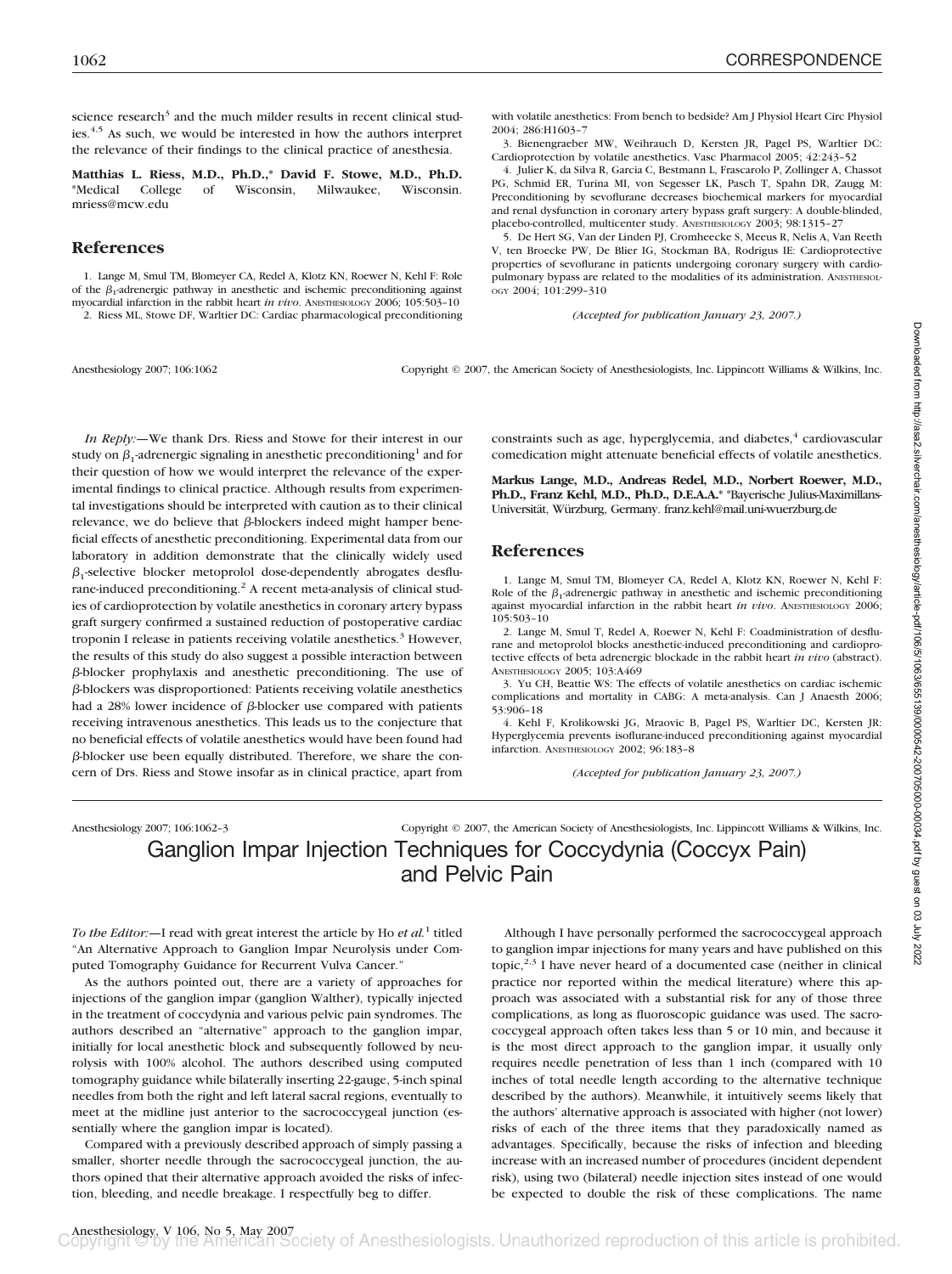*impar* literally means solitary or unpaired; the ganglion impar is duly named because it is a solitary, midline sympathetic nervous system ganglion, unlike all of the other sympathetic ganglia in the body, which are paired (bilateral). Therefore, because image guidance and contrast are used to confirm appropriate placement, even with this "alternative" technique, the use of two (bilateral) needles instead of one seems unnecessarily redundant. Also, with the 10-fold increase in the length of needle inserted by their technique (compared with the sacrococcygeal approach), it seems likely that the authors have substantially increased the likelihood of inadvertent vascular puncture throughout the tract along the way. Other authors have published that longer (not shorter) needles may be associated with needle breakage during ganglion impar injections. In addition, the attempts to control sacrococcygeal placement of such long needle lengths bilaterally, as seen in the article's computed tomography image, raises serious concerns that less experienced clinicians would be at substantial risk for inadvertently perforating into the peritoneal cavity (rather than staying in the retroperitoneal space, where the ganglion impar is situated), with resultant risks for peritonitis and rectal puncture.

In conclusion, I am of course happy to hear that this individual case worked out well for this particular patient. But I would caution other spinal proceduralists against attempting the alternative approach described by the authors, particularly because the sacrococcygeal approach is much less invasive, intuitively safer, and clinically effective in most cases.

Patrick M. Foye, M.D., University of Medicine and Dentistry of New Jersey, Newark, New Jersey. patrick.foye@umdnj.edu

### **References**

1. Ho KY, Nagi PA, Gray L, Huh BK: An alternative approach to ganglion impar neurolysis under computed tomography guidance for recurrent vulva cancer. ANESTHESIOLOGY 2006; 105:861–2

2. Foye PM, Buttaci CJ, Stitik TP, Yonclas PP: Successful injection for coccyx pain. Am J Phys Med Rehabil 2006; 85:783–4

3. Buttaci CJ, Foye PM, Stitik TP: Coccydynia successfully treated with ganglion impar blocks: A case series. Am J Phys Med Rehabil 2005; 84:218

*(Accepted for publication January 31, 2007.)*

Anesthesiology 2007; 106:1063 Copyright © 2007, the American Society of Anesthesiologists, Inc. Lippincott Williams & Wilkins, Inc.

*In Reply:*—I thank Dr. Foye for his comments and his interest in my report.1 I adopted a computed tomography–guided approach to the ganglion impar to allow us to accurately localize the target and find the shortest *and* least traumatic pathway to the target for injection of neurolytic agent.

The risks of infection, bleeding, and needle breakage are potentially lower because needles pass through low-resistance soft tissues and may therefore be less traumatic. I agree with Dr. Foye that a single needle injection may be just as effective as bilateral needle injection because the ganglion impar is a solitary ganglion.

**Kok-Yuen Ho, M.B.B.S., M.Med.,** Duke University Medical Center, Durham, North Carolina. hokokyuen@yahoo.com.sg

#### **Reference**

1. Ho KY, Nagi PA, Gray L, Huh BK: An alternative approach to ganglion impar neurolysis under computed tomography guidance for recurrent vulva cancer. ANESTHESIOLOGY 2006; 105:861–2

*(Accepted for publication January 31, 2007.)*

Anesthesiology 2007; 106:1063–4 Copyright © 2007, the American Society of Anesthesiologists, Inc. Lippincott Williams & Wilkins, Inc. Oxycodone's Mechanism of Action and Potency Differences after Spinal and Systemic Routes of Administration

*To the Editor:*—We read with<sup>1</sup> interest the article by Lemberg *et al.*<sup>1</sup> titled "Antinociception by Spinal and Systemic Oxycodone: Why Does the Route Make a Difference?" that was published in the October 2006 issue of ANESTHESIOLOGY. In the following paragraphs, we highlight significant limitations confounding their conclusions.

Although there has been a large increase in the prescribing of the opioid analgesic oxycodone for clinical pain management in the past decade, the differences in the pharmacology of oxycodone relative to the prototypic  $\mu$ -opioid agonist morphine are less well known. For example, although an analgesic potency ratio for oxycodone to morphine of 1.5 was reported in patients after intravenous administration for postoperative pain management, $<sup>2</sup>$  the affinity of oxycodone for the</sup> --opioid receptor is much lower (approximately 40-fold) than that of morphine in radioligand binding studies performed with rat brain homogenate, as well as with membranes prepared from cultured CHO

cells expressing the human  $\mu$ -opioid receptor (hMOR1).<sup>3,4</sup> In addition, the potency of oxycodone compared with morphine is considerably lower after spinal administration in rats (approximately 14-fold) and humans (approximately 8-fold).<sup>5,6</sup> We have also shown that after intracerebroventricular administration in rats, the potency of oxycodone is approximately  $44%$  that of morphine<sup>7</sup> and that intracerebroventricular oxycodone antinociception is blocked by the  $\kappa$ -selective opioid antagonist nor-binaltorphimine (nor-BNI).8

The recent article by Lemberg  $et \ al<sup>1</sup>$  reported that in addition to producing only weak naloxone-reversible antinociception after intrathecal administration to Sprague-Dawley rats, G-protein activation induced by oxycodone in the dorsal horn of the spinal cord was lower compared with that of morphine and oxycodone's O-demethylated metabolite, oxymorphone. In addition, the authors present data purporting to show that oxycodone's antinociceptive effects after subcutaneous administration were blocked by naloxone, but not by nor-BNI. They conclude that the reduced potency of oxycodone after intrathecal administration in rats is related to its low efficacy and potency for G protein-mediated  $\mu$ -opioid receptor activation, and that an active metabolite such as oxymorphone that is not formed in the central nervous system may account for the differences in oxycodone's antinociceptive effects after subcutaneous and intrathecal administration.

The University of Queensland has licensed intellectual property of QRx Pharma Pty. Ltd., of which Dr. Smith is an inventor. Under university policy, Dr. Smith will receive a portion of the income received by the University of Queensland from QRx in the event of successful commercialization. Also, Dr. Smith's laboratory has undertaken contract research and she has acted as an occasional consultant for QRx Pharma.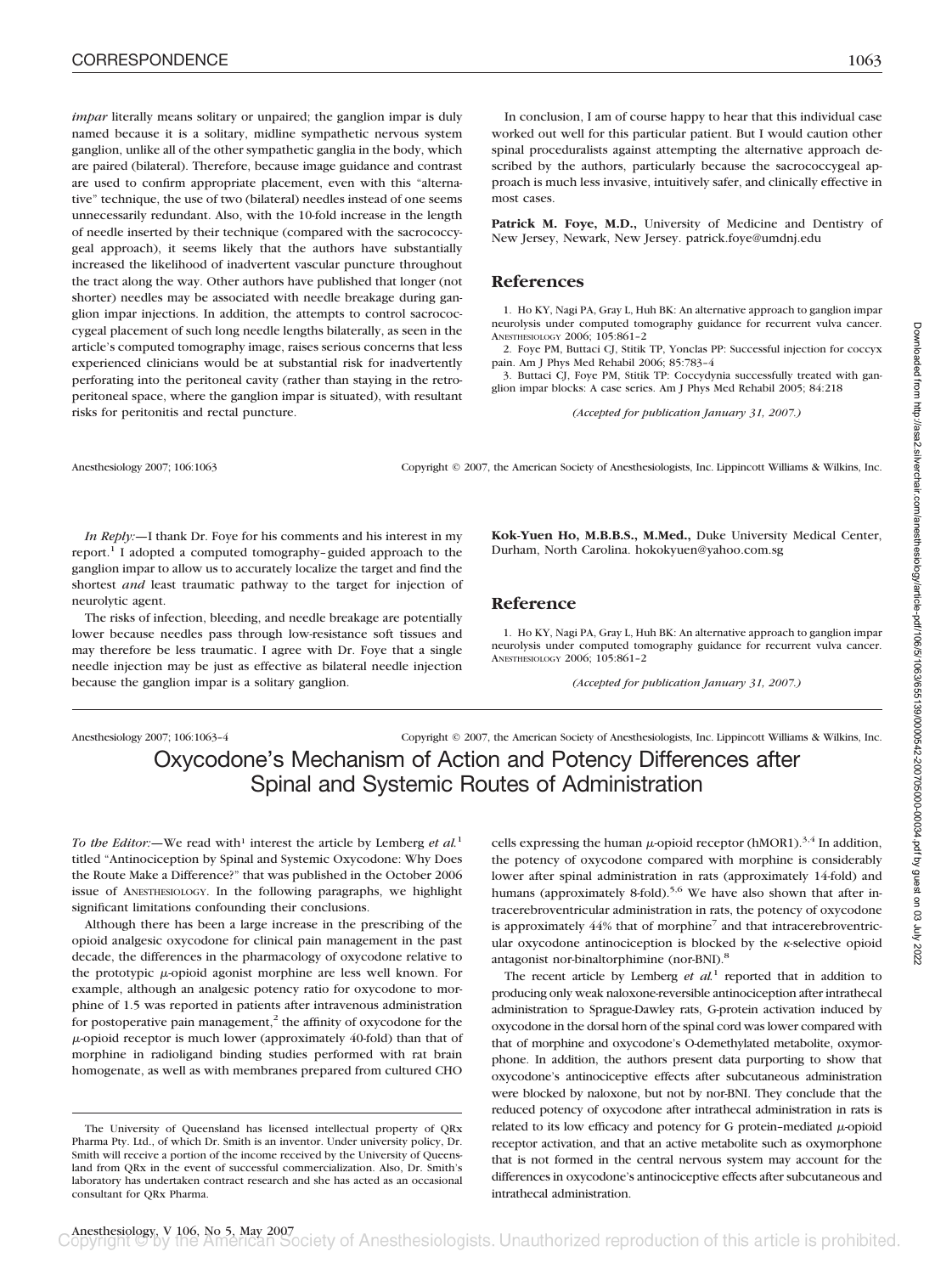1064 CORRESPONDENCE

However, there are a number of problems with the authors' interpretation of their data, and their results $1$  do not justify the conclusions drawn. In previous human studies, circulating oxymorphone concentrations remained very low  $(< 1.2$  ng/ml) after systemic and oral modes of administration.<sup>9-12</sup> Recent studies of oxycodone's pharmacokinetics and metabolism after oral administration in humans found that oxycodone was metabolized predominantly to noroxycodone, with area under the curve ratios for oxycodone:noroxycodone and oxymorphone:oxycodone of 1.19 and 0.04, respectively. $4$  Similarly, we have shown that circulating oxymorphone levels also remain very low  $\ll$  2.1 ng/ml) in rats after subcutaneous administration of oxycodone.<sup>13</sup> In addition, studies in human CYP2D6-extensive metabolizers showed that oxycodone's pharmacodynamic effects were not significantly altered after blockade of CYP2D6-mediated O-demethylation of oxycodone to oxymorphone by quidinine, $^{12}$  further discounting the possible contribution of metabolically derived oxymorphone to the analgesic effects of systemically administered oxycodone.

Furthermore, there are serious methodologic problems with the study involving nor-BNI in the article by Lemberg *et al.*<sup>1</sup> that confound their data interpretation. In previously published dose–response studies, suppression of the antinociceptive effects of the  $\kappa$ -selective opioid agonist, U69,593, by nor-BNI was shown to be maximal after intracerebroventricular administration in rodents, when nor-BNI was administered 24 h before U69,593.14 Likewise, in other studies, subcutaneous nor-BNI at 5 and 20 mg/kg blocked the antinociceptive effects of the  $\kappa$ -selective opioid agonist U-50,488H in rodents only when nor-BNI was administered at least 2 h before U-50,488H.15 Furthermore, in the same study, Endoh *et al.*<sup>15</sup> showed that at 30 min after subcutaneous administration, nor-BNI behaves as a  $\mu$ -antagonist rather than a  $\kappa$ -antagonist. Because nor-BNI was administered 30 min before oxycodone in the study by Lemberg *et al.*<sup>1</sup> and a positive control such as U69,593 or U-50,488H was not included in their study design, the authors' conclusion that nor-BNI did not block the antinociceptive effects of oxycodone is not justified. Moreover, the assertion by Lemberg *et al.* that oxycodone's antinociceptive effects are mediated by  $\mu$ - rather than  $\kappa$ -opioid receptors is not correct.

Although the reason for oxycodone's low potency after spinal routes of administration remains unclear, it is highly unlikely that oxymorphone or some other active metabolite can account for this, as the authors speculate. Rather, it is our view that the findings by Lemberg *et al.*<sup>1</sup> further demonstrate that the antinociceptive effects of oxycodone and morphine are mediated by distinctly different mechanisms and that oxycodone is not a  $\mu$ -opioid agonist.

**Maree T. Smith, Ph.D.,\* Stephen R. Edwards, M.Sc., Carsten K. Nielsen, Ph.D.** \*School of Pharmacy, University of Queensland, Brisbane, Australia. m.smith@pharmacy.uq.edu.au

### **References**

1. Lemberg KK, Kontinen VK, Siislonen AO, Viljakka KM, Kauhaluoma JT, Korpi ER, Kalso EA: Antinociception by spinal and systemic oxycodone: Why does the route make a difference? *In vitro* and *in vivo* studies in rats. ANESTHE-SIOLOGY 2006; 105:801–12

2. Kalso E, Poyhia R, Onnela P, Linko K, Tigerstedt I, Tammistro T: Intravenous morphine and oxycodone for pain after abdominal surgery. Acta Anesthesiol Scand 1991; 35:642–6

3. Chen ZR, Irvine RJ, Somogyi AA, Bochner F: Mu receptor binding of some commonly used opioids and their metabolites. Life Sci 1991; 48:2165-

4. Lalovic B, Kharasch E, Hoffer C, Risler L, Liu-Chen LY, Shen DD: Pharmacokinetics and pharmacodynamics of oral oxycodone in healthy human subjects: Role of circulating active metabolites. Clin Pharmacol Ther 2006; 79:461–79

5. Poyhia R, Kalso EA: Antinociceptive effects and central nervous system depression caused by oxycodone and morphine in rats. Pharmacol Toxicol 1992; 70:125–30

6. Backlund M, Lindrgen L, Kajimoto Y, Rosenberg PH: Comparison of epidural morphine and oxycodone for pain after abdominal surgery. J Clin Anesth 1997; 9:30–5

7. Leow KP, Smith MT: The antinociceptive potencies of oxycodone, noroxycodone and morphine after intracerebroventricular administration to rats. Life Sci 1994; 54:1229–36

8. Ross FB, Smith MT: The intrinsic antinociceptive effects of oxycodone appear to be *k*-opioid receptor mediated. Pain 1997; 73:151-7

9. Poyhia R, Olkkola KT, Seppala T, Kalso E: The pharmacokinetics of oxycodone after intravenous injection in adults. Br J Clin Pharmacol 1991; 32:516–8

10. Poyhia R, Seppala T, Olkkola KT, Kalso E: The pharmacokinetics and metabolism of oxycodone after intramuscular and oral administration to healthy subjects. Br J Clin Pharmacol 1992; 33:617–21

11. Kaiko RF, Benziger DP, Fitzmartin RD, Burke BE, Reder RF, Goldenheim PD: Pharmacokinetic-pharmacodynamic relationships of controlled-release oxycodone. Clin Pharmacol Ther 1996; 59:52–61

12. Heiskanen T, Olkkola KT, Kalso E: Effects of blocking CYP2D6 on the pharmacokinetics and pharmacodynamics of oxycodone. Clin Pharmacol Ther 1998; 64:603–11

13. Huang L, Edwards SR, Smith MT: Comparison of the pharmacokinetics of oxycodone and noroxycodone in male Dark Agouti and Sprague Dawley rats: Influence of streptozotocin-induced diabetes. Pharm Res 2005; 22:1489–98

14. Horan P, Taylor J, Yamamura HI, Porreca F: Extremely long-lasting antagonistic actions of nor-binaltorphimine (nor-BNI) in the mouse tail-flick test. J Pharmacol Exp Ther 1992; 260:1237–43

15. Endoh T, Matsuura H, Tanaka C, Nagase H: Nor-binaltorphimine: A potent and selective  $\kappa$ -opioid receptor antagonist with long-lasting activity *in vivo*. Arch Int Pharmacodyn 1992; 316:30–42

*(Accepted for publication January 31, 2007.)*

Downloaded from http://asa2.silverchair.com/anesthesiology/article-pdf/106/5/1063/655139/0000542-200705000-00034.pdf by guest on 03 July 2022 Downloaded from http://asa2.silverchair.com/anesthesiology/article-pdf/106/5/1063/655139/0000542-200705000-00034.pdf by guest on 03 July 2022

Anesthesiology 2007; 106:1064-5 Copyright © 2007, the American Society of Anesthesiologists, Inc. Lippincott Williams & Wilkins, Inc.

*In Reply:—*Thank you for the opportunity to comment on the letter by Smith *et al.* and to clarify some recurring misconceptions regarding the pharmacology of oxycodone.

Oxycodone is a potent opioid, comparable to morphine, when given systemically. However, as Smith *et al.* also write, oxycodone has a significantly lower affinity for the  $\mu$ -opioid receptor compared with morphine. This has been shown in several studies.<sup>1,2</sup> Indeed, the results of our own recent study<sup>3</sup> further support the findings that oxycodone has a significantly lower potency compared with morphine when administrated directly to the central nervous system in rats.<sup>4,5</sup>

Smith *et al.* challenge our study and those by many others by arguing that the antinociceptive effect of oxycodone is mediated trough the -opioid receptor. The previous *in vivo* studies clearly demonstrate that oxycodone is a  $\mu$ -opioid receptor agonist.<sup>1,2,6,7</sup> In these studies, the affinity of oxycodone for the  $\kappa$ -opioid receptor is remarkably lower than for the  $\mu$ -opioid receptor.<sup>2,6</sup> To the best of our knowledge, not a single *in vitro* study (binding- or G-protein activation) showing  $\kappa$ -opioid receptor agonism of oxycodone has been published.

Beardsley *et al.*<sup>8</sup> studied the pharmacology of oxycodone in mice, rats, and rhesus monkeys. In an excellent article, they reported that oxycodone had potent antinociceptive effects in the mouse paraphenylquinone writhing, hot-plate, and tail-flick assays acting as a  $\mu$ -opioid receptor agonist. The selective opioid receptor antagonists were studied in the mice tail-flick test. The antinociceptive effect of oxycodone (subcutaneous administration) was only blocked by the selective  $\mu$ -opioid receptor antagonist  $\beta$ -funaltrexamine (intracerebroventricular administration). The selective  $\kappa$ - and  $\delta$ -opioid receptor antagonists norbinaltorphimine (administered subcutaneously 2 h before the agonist) and naltrindole (subcutaneous administration) were not able to block the antinociceptive effect of oxycodone.8 Beardsley *et al.* wrote, "The results have shown that oxycodone is a robust antinociceptive agent, with an abuse liability profile consistent with full  $\mu$ -opioid receptor agonists."8 Oxycodone completely suppressed signs of withdrawal in morphine-dependent rhesus monkeys. In the previous studies, the selective  $\kappa$ -opioid receptor agonists did not suppress signs of morphine withdrawal.<sup>9,10</sup> Beardsley *et al.*<sup>8</sup> also demonstrated that even very high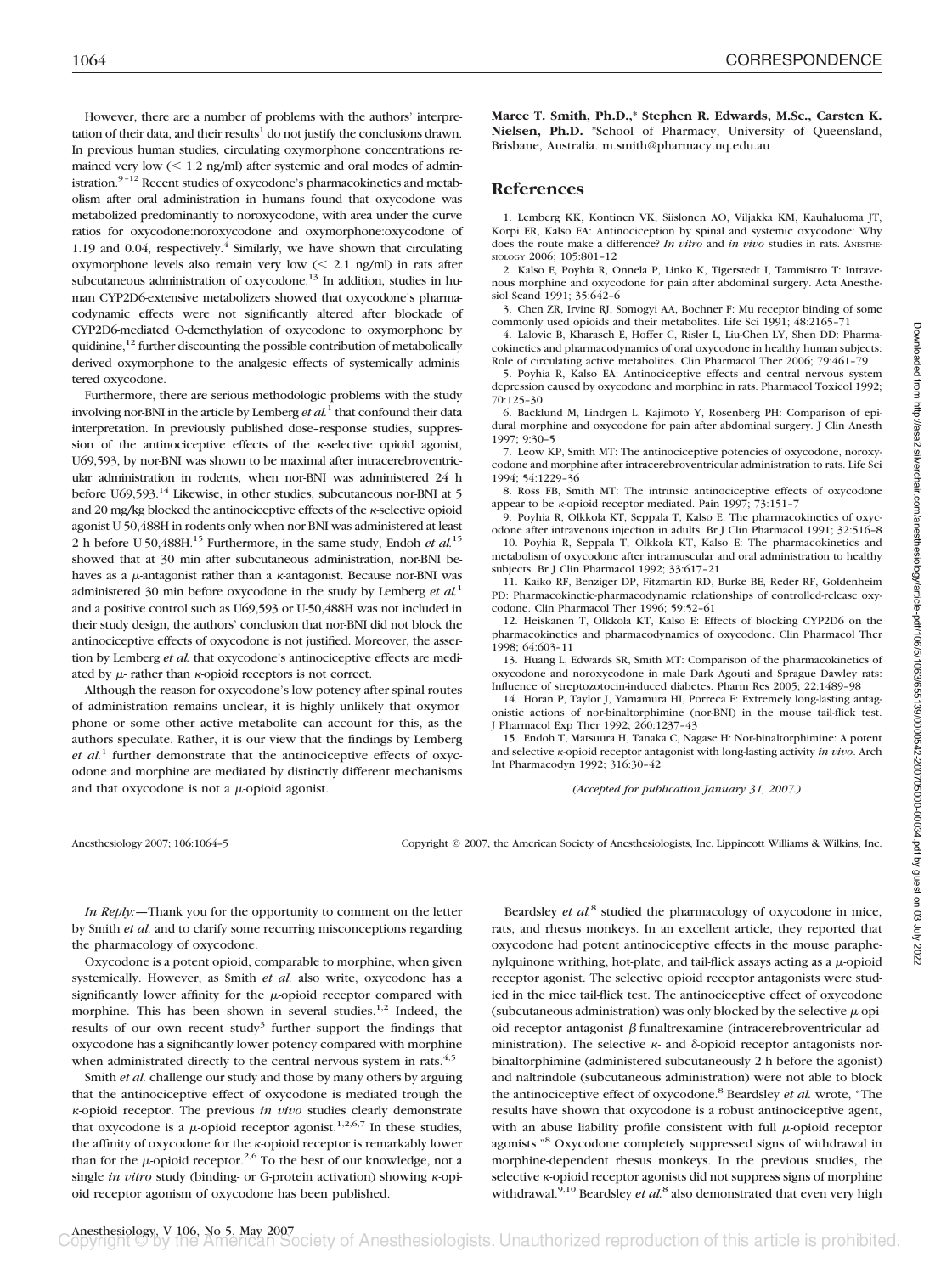doses of oxycodone did not induce behavior (salivation or diuresis) indicative of  $\kappa$ -opioid like activity. Therefore, high-quality classic pharmacology experiments clearly show that oxycodone is a  $\mu$ -opioid receptor agonist, not a  $\kappa$ -opioid receptor agonist.

Smith  $et$   $al$ . agree that oxymorphone is a potent  $\mu$ -opioid receptor agonist.<sup>11</sup> In our recent study,<sup>3</sup> nor-binaltorphimine (administered 30) min before study drugs) was not able to antagonize the antinociceptive effect of oxymorphone or oxycodone. Should nor-binaltorphimine behave as a  $\mu$ -opioid receptor antagonist when given 30 min before the study drugs, as suggested by Smith *et al.*, the antinociceptive effect of oxymorphone should have been significantly attenuated. The antinociceptive effect of oxymorphone, like that of oxycodone, was prevented only by naloxone, not by nor-binaltorphimine.

In our recent study, $3$  oxycodone showed weaker activation of the spinal  $\mu$ -opioid receptors compared with morphine. The mechanisms behind this difference are interesting and will be studied further. In the brain, oxycodone activated the  $\mu$ -opioid receptors, albeit to a lesser extent than morphine. The reason why oxycodone produces more potent antinociception compared with morphine after systemic administration remains to be clarified. Smith *et al.* argue that we are suggesting that the analgesic effects of systemic oxycodone are due to oxymorphone. This is not what we concluded. We suggested that the metabolites may have a role in oxycodone-induced analgesia. We agree that the circulating concentrations of oxymorphone after systemic administration of oxycodone are low, as  $we^{12-14}$  and others<sup>15</sup> have shown. Because systemic oxycodone causes potent  $\mu$ -opioid receptor agonist effects while being a weak  $\mu$ -opioid receptor agonist with insignificant binding to other opioid receptors, pharmacokinetic explanations must be considered. One possibility is that the access of either oxycodone itself and/or some of its active metabolites to the central nervous system are more effective compared with that of morphine. There are a number of oxycodone metabolites produced in oxidative and reductive reactions that have not been studied *in vivo*. Oxymorphone, on the other hand, is an interesting spinal analgesic, and it has recently been launched as an oral analgesic, too.

Oxycodone binds to the  $\mu$ -opioid receptor and activates the  $\mu$ -opioid receptor, whereas it does not bind to the  $\kappa$ -opioid receptor and does not activate the  $\kappa$ -opioid receptor. Importantly, in human beings,  $oxycodone$  behaves as a  $\mu$ -opioid receptor agonist producing analgesia, euphoria, dependence, and other typical  $\mu$ -opioid effects. Oxycodone does not cause psychotomimetic effects, dysphoria, diuresis, or other effects typical for a  $\kappa$ -opioid agonist. Several aspects of oxycodone pharmacology still need to be studied. However, it is obvious that oxycodone is a  $\mu$ -opioid receptor agonist, not a  $\kappa$ -opioid receptor agonist.

**Kim K. Lemberg, D.D.S.,\* Esa R. Korpi, M.D., Ph.D., Antti O. Siiskonen, M.Sc., Jari T. Yli-Kauhaluoma, Ph.D., Vesa K. Kontinen, M.D., Ph.D., Kaarin M. Viljakka, M.D., Eija A. Kalso, M.D., Ph.D.** \*University of Helsinki, Helsinki, Finland. kim.lemberg@helsinki.fi

#### **References**

1. Chen ZR, Irvine RJ, Somogyi AA, Bochner F: Mu receptor binding of some commonly used opioids and their metabolites. Life Sci 1991; 48:2165–71

2. Lalovic B, Kharasch E, Hoffer C, Risler L, Liu-Chen L-Y, Shen DD: Pharmacokinetics and pharmacodynamics of oral oxycodone in healthy human subjects: Role of circulating active metabolites. Clin Pharmacol Ther 2006; 79:461–79

3. Lemberg KK, Kontinen VK, Siiskonen AO, Viljakka KM, Yli-Kauhaluoma JT, Korpi ER, Kalso EA: Antinociception by spinal and systemic oxycodone: Why does the route make a difference? *In vitro* and *in vivo* studies in rats. ANESTHE-SIOLOGY 2006; 105:801–12

4. Poyhia R, Kalso EA: Antinociceptive effects and central nervous system depression caused by oxycodone and morphine in rats. Pharmacol Toxicol 1992; 70:125–30

5. Leow KP, Smith MT: The antinociceptive potencies of oxycodone, noroxycodone and morphine after intracerebroventricular administration to rats. Life Sci 1994; 54:1229–36

6. Monory K, Greiner E, Sartania N, Sallai L, Pouille Y, Schmidhammer H, Hanoune J, Borsodi A: Opioid binding profiles of new hydrazone, oxime, carbazone and semicarbazone derivatives of 14-alkoxymorphinans. Life Sci 1999; 64:2011–20

7. Thompson CM, Wojno H, Greiner E, May EL, Rice KC, Selley DE: Activation of G-proteins by morphine and codeine congeners: insights to the relevance of Oand N-demethylated metabolites at mu- and delta-opioid receptors. J Pharmacol Exp Ther 2004; 308:547–54

8. Beardsley PM, Aceto MD, Cook CD, Bowman ER, Newman JL, Harris LS: Discriminative stimulus, reinforcing, physical dependence, and antinociceptive effects of oxycodone in mice, rats, and rhesus monkeys. Exp Clin Psychopharmacol 2004; 12:163–72

9. Fukagawa Y, Katz JL, Suzuki T: Effects of a selective kappa-opioid agonist, U-50,488H, on morphine dependence in rats. Eur J Pharmacol 1989; 170:47–51

10. Gmerek DE, Woods JH: Kappa receptor mediated opioid dependence in rhesus monkeys. Life Sci 1986; 39:987–92

11. Ross FB, Smith MT: The intrinsic antinociceptive effects of oxycodone appear to be kappa-opioid receptor mediated. Pain 1997; 73:151–7

12. Poyhia R, Olkkola KT, Seppala T, Kalso E: The pharmacokinetics of oxycodone after intravenous injection in adults. Br J Clin Pharmacol 1991; 32:516–8

13. Poyhia R, Seppala T, Olkkola KT, Kalso E: The pharmacokinetics and metabolism of oxycodone after intramuscular and oral administration to healthy subjects. Br J Clin Pharmacol 1992; 33:617–21

14. Heiskanen T, Olkkola KT, Kalso E: Effects of blocking CYP2D6 on the pharmacokinetics and pharmacodynamics of oxycodone. Clin Pharmacol Ther 1998; 64:603–11

15. Kaiko RF, Benziger DP, Fitzmartin RD, Burke BE, Reder RF, Goldenheim PD: Pharmacokinetic-pharmacodynamic relationships of controlled-release oxycodone. Clin Pharmacol Ther 1996; 59:52–61

*(Accepted for publication January 31, 2007.)*

Anesthesiology 2007; 106:1065–6 Copyright © 2007, the American Society of Anesthesiologists, Inc. Lippincott Williams & Wilkins, Inc.

Lower Tidal Volumes and Positive End-expiratory Pressure Prevents Alveolar Coagulation in Patients without Lung Injury

*To the Editor:—*I read with interest the excellent article by Choi *et al.*<sup>1</sup> about the preventive role of mechanical ventilation, with lower tidal volumes plus positive end-expiratory pressure (PEEP), on alveolar coagulation. They demonstrated that mechanical ventilation with lower tidal volumes and PEEP (10 cm  $H_2O$ ) decreases the procoagulant activity in the lungs of even otherwise healthy surgical patients. The observed procoagulant activity change was explained by mechanical ventilation with high tidal volume and no PEEP. In previous studies,

the same researchers and others showed that there were similar pulmonary hemostasis disturbances in patients with adult respiratory distress syndrome and pneumonia. Although much is unknown about the topic, the authors gave a detailed discussion as to whether this procoagulant activity is a possible sign of repair or a further trigger of proinflammatory process in the lung.

If we exclude this important work by Choi *et al.*, the recent literature provides conflicting evidence on the role of high-tidal volume with no PEEP in causing ventilator-associated lung injury in healthy human lungs.<sup>2-4</sup> Possibly because of the short amount of time that mechanical ventilation is provided during general anesthesia, it was hard to see any clinical effects of potential lung stretch in relatively

The above letter was sent to the authors of the referenced report. The authors did not feel that a response was required. —Michael M. Todd, M.D., Handling Editor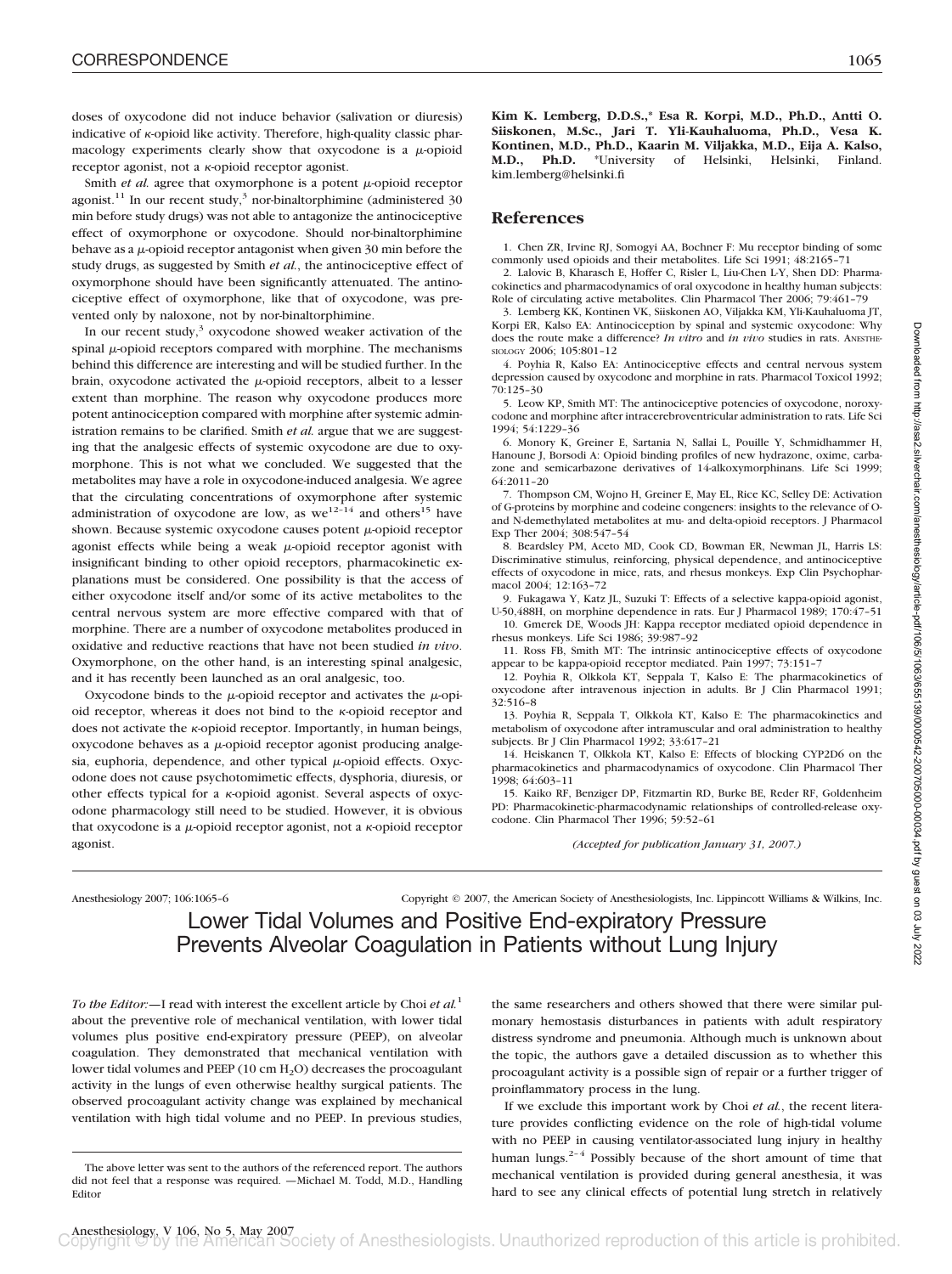healthy human lungs. Another explanation would be that high-tidalvolume ventilation alone is not a sufficient trigger to cause lung injury in healthy human lungs. Two recent articles from Wrigge *et al.*<sup>4,5</sup> support the latter explanation. Accepting this, one can hypothesize that mechanical ventilation with high tidal volumes without PEEP does not initiate any tissue injury that can be monitored by proinflammatory cytokine response.

However, when we take the article by Choi *et al.* into account and further consider the bidirectional relation between coagulation and inflammation in pathogenesis of vascular disease as well summarized previously by Levi *et al.*, <sup>6</sup> we realize that there are different questions to be asked and various hypotheses to be made to fully understand the mechanism of ventilator-associated lung injury in previously healthy subjects. For example, what might be the absolute first trigger to initiate stretch injury in the lungs? As in the vascular pathophysiology, is it the direct stretch of mononuclear cells (in this case alveolar macrophages) that triggers the proinflammatory or procoagulant pathways? Is it a set of proinflammatory cytokines originating from the alveolar macrophages (or even epithelial cells) triggering the procoagulant process in the lungs? Can such processes be triggered by lung cellular stretch through the activation of integrin–mitogen-activated protein kinase–interleukin-8 pathway, which would lead to further chemokine responses?7,8 Or do any of the toll-like receptors play a triggering role in initiating transcriptional processes through nuclear factor  $\kappa B$  to deliver proinflammatory pathways including tumor necrosis factor  $\alpha$  or interleukin 1 $\beta$ ? Can it be that high-tidal-volume, no-PEEP ventilation cancels the alveolar integrity and stability of alveolar macrophages maintained by transforming growth factor  $\beta$ ?<sup>9</sup>

The sequence of triggers would bring the real mechanisms behind the ventilator-associated lung injury and associated lung injury. Therefore, it is extremely important to understand the sequence of triggers and potential pathways. At this point, if Choi *et al.* performed any other tests in the bronchoalveolar lavage samples, such as proinflammatory cytokines, chemokines, or any transcriptional pathway agents, simultaneously with their procoagulant tests, it would be valuable to

share such data for further development of new hypotheses to test the bidirectional relation between coagulation and inflammation.

**Ozan Akca, M.D.,** University of Louisville, Louisville, Kentucky. ozan.akca@louisville.edu

The author thanks Nancy Alsip, Ph.D. (University of Louisville, Louisville, Kentucky), for editorial assistance.

#### **References**

1. Choi G, Wolthuis EK, Bresser P, Levi M, van der Poll T, Dzoljic M, Vroom MB, Schultz MJ: Mechanical ventilation with lower tidal volumes and positive end-expiratory pressure prevents alveolar coagulation in patients without lung injury. ANESTHESIOLOGY 2006; 105:689–95

2. Gajic O, Dara SI, Mendez JL, Adesanya AO, Festic E, Caples SM, Rana R, St Sauver JL, Lymp JF, Afessa B, Hubmayr RD: Ventilator-associated lung injury in patients without acute lung injury at the onset of mechanical ventilation. Crit Care Med 2004; 32:1817–24

3. Bregeon F, Roch A, Delpierre S, Ghigo E, Autillo-Touati A, Kajikawa O, Martin TR, Pugin J, Portugal H, Auffray JP, Jammes Y: Conventional mechanical ventilation of healthy lungs induced pro-inflammatory cytokine gene transcription. Respir Physiol Neurobiol 2002; 132:191–203

4. Wrigge H, Uhlig U, Zinserling J, Behrends-Callsen E, Ottersbach G, Fischer M, Uhlig S, Putensen C: The effects of different ventilatory settings on pulmonary and systemic inflammatory responses during major surgery. Anesth Analg 2004; 98:775–81

5. Wrigge H, Uhlig U, Baumgarten G, Menzenbach J, Zinserling J, Ernst M, Dromann D, Welz A, Uhlig S, Putensen C: Mechanical ventilation strategies and inflammatory responses to cardiac surgery: A prospective randomized clinical trial. Intensive Care Med 2005; 31:1379–87

6. Levi M, van der Poll T, Buller HR: Bidirectional relation between inflammation and coagulation. Circulation 2004; 109:2698–704

7. Goodman RB, Pugin J, Lee JS, Matthay MA: Cytokine-mediated inflammation in acute lung injury. Cytokine Growth Factor Rev 2003; 14:523–35

8. Pugin J: Molecular mechanisms of lung cell activation induced by cyclic stretch. Crit Care Med 2003; 31:S200–6

9. Pittet JF, Griffiths MJ, Geiser T, Kaminski N, Dalton SL, Huang X, Brown LA, Gotwals PJ, Koteliansky VE, Matthay MA, Sheppard D: TGF-beta is a critical mediator of acute lung injury. J Clin Invest 2001; 107:1537–44

*(Accepted for publication February 8, 2007.)*

Anesthesiology 2007; 106:1066–7 Copyright © 2007, the American Society of Anesthesiologists, Inc. Lippincott Williams & Wilkins, Inc.

# An Unusual Cause of Leak in a Silicone Endotracheal Tube Secured by the SecureEasy® Endotracheal Tube Holder in the Trauma Intensive Care Unit

*To the Editor:—*The *LMA-Fastrach*™ (LMA North America, San Diego, CA) has been used in patients with a difficult airway, including those with an unstable cervical spine.<sup>1,2</sup> We report a case of a successful intubation *via* the *LMA-Fastrach*™ in a patient with severe ankylosing spondylitis and an unstable C5–C6 fracture dislocation with subsequent leak around the silicone, dedicated endotracheal tube (ETT), resulting in desaturation.

The 40-yr-old male patient was awake, alert, and spontaneously breathing at the time of admission. During the course of his evaluation, his breathing became progressively laborious, and tracheal intubation was requested by the trauma team. After multiple failed attempts at awake nasal and oral fiberoptic intubation and awake direct laryngoscopy, tracheal intubation was performed blindly *via* a size 4 *LMA-Fastrach*™ after intravenous administration of 17 mg etomidate by the trauma team. The patient was transferred to the trauma intensive care unit, where the 7.0-mm-ID, silicone, dedicated ETT was secured at 26 cm at the lips with a SecureEasy® ETT holder (Smiths Medical, Dublin, OH). Four hours after the initial intubation, mechanical tidal volumes were noted to decrease slowly (200–300 ml/breath). The presumed diagnosis was a cuff leak; deflation and reinflation of the pilot balloon with  $3-5$  ml air attested to the integrity of the cuff. The breathing circuit was also checked and found to be intact. The leak eventually resolved. However, the problem recurred and persisted the following days in an inconsistent pattern and at variable intervals. ETT exchange was contemplated but not attempted in light of the initial difficult intubation. The patient subsequently underwent both anterior and posterior fusions of the cervical spine with halo traction placement; no intraoperative leaks were noted. On admission day 9, however, increasing leakage and episodes of desaturation led to the decision to perform a tracheostomy. In the operating room, careful listening determined the leak to be at the level of the 15-mm male connector. Application of electrical tape to the proximal end of the ETT corrected the problem.

After insertion of a No. 8 Shiley® tracheostomy tube (Tyco Healthcare, Mansfield, MA), the ETT was removed, and close examination

Support was provided solely from institutional and/or departmental sources.

The above letter was sent to The Laryngeal Mask Company for reply. The manufacturer did not feel that a response was required. After numerous failed attempts to acquire a reply to this letter from Smiths Medical, it is being published without a response. —Michael M. Todd, M.D., Handling Editor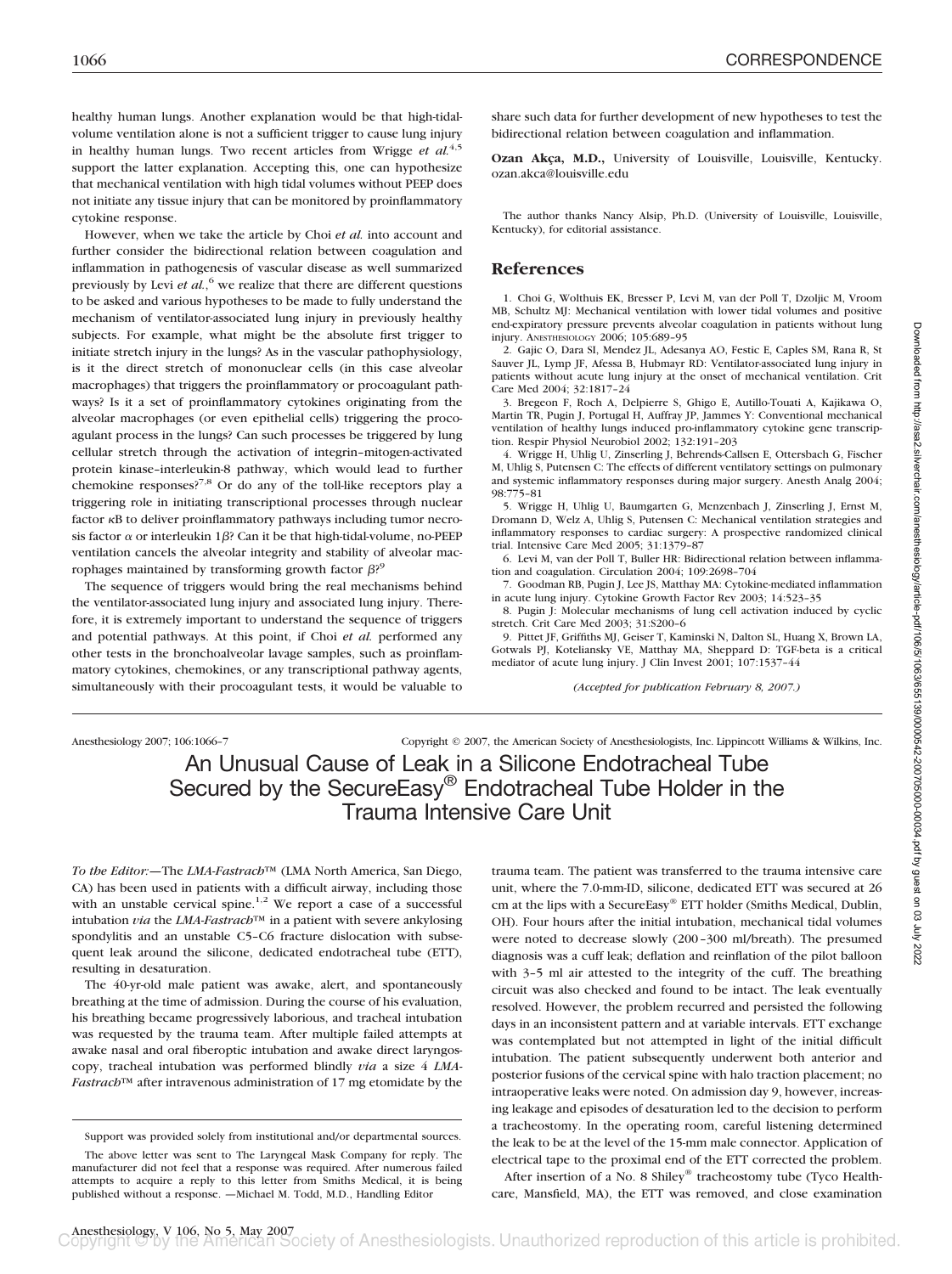

**Fig. 1. The holes in the silicone endotracheal tube seem to line up with the prongs on the SecureEasy® ETT holder (Smiths Medical, Dublin, OH).**

revealed several holes at the proximal end of the ETT that lined up with the metal prongs of the SecureEasy® device (fig. 1). The ETT cuff was found to be intact. It was also noted that the 15-mm connector was from a 6.5-mm-ID ETT.

The *LMA-Fastrach*™ manufacturer was contacted and informed of the events. After reviewing all relevant information and photographs, the manufacturer of the *LMA-Fastrach*™ stated that the problem we encountered had never been previously reported to LMA North America (as of October 2005). Several factors seem to have contributed to the leak in the ETT. The soft medical grade silicone of the dedicated ETT supplied with the *LMA-Fastrach*™ can be torn or perforated by prolonged contact with sharp or pointed objects. The respiratory care department at our institution has used the SecureEasy® for some time without incident. We assume that the metal prongs do not perforate or otherwise damage the standard polyvinylchloride ETT. Moreover, tension exerted on the soft silicone ETT by inadequately supported ventilator tubing could have stretched open the small perforations and may have accounted for the inconsistent nature of the leak. Finally, the

leak was further compounded by the inadvertent use of an incorrectly sized 15-mm male ETT connector.

In conclusion, our unique case raises concerns about the long-term use of the silicone ETT packaged with the *LMA-Fastrach*™ in the critical care unit in conjunction with the SecureEasy® ETT holder.

**Xuan Au-Truong, M.D., David Lang, D.O., Christopher S. Wise, M.D., Reza Voosoughi, M.D., Ninos J. Joseph, B.S.\*** \*Advocate Illinois Masonic Medical Center, Chicago, Illinois. ninos-j.joseph@advocatehealth.com

#### **References**

1. Agarwal M, Kawatra R, Dali JS: Intubation in unstable cervical spine: ILMA or Macintosh laryngoscope? (abstract). Can J Anaesth 2004; 51:A27

2. Sener EB, Sarihasan B, Ustun E, Kocamanoglu S, Kelsaka E, Tur A: Awake tracheal intubation through the intubating laryngeal mask airway in a patient with halo traction. Can J Anaesth 2002;49:610–3

*(Accepted for publication October 11, 2006.)*

# Anesthesiology 2007; 106:1067–9 Copyright © 2007, the American Society of Anesthesiologists, Inc. Lippincott Williams & Wilkins, Inc. Coronary Artery Stent Placement Immediately before Noncardiac Surgery: A Potential Risk?

*To the Editor:—*Percutaneous coronary intervention (PCI), angioplasty with stenting, is commonly used for treatment of symptomatic coronary artery disease. The introduction of stents has reduced the incidence of restenosis, one of the major drawbacks of coronary angioplasty, and has proved to be an alternative treatment for bypass surgery. This strategy may be attractive compared with bypass surgery in patients scheduled to undergo general surgery, because the delay of the index surgical procedure is prevented. However, initially, stent placement causes complete denudation of the arterial endothelial surface, and stent struts may damage the media or penetrate into the lipid core, inducing inflammatory and coagulation activity. These factors temporarily increase the risk of in-stent thrombosis until a neointima has been formed. Fortunately, the introduction of dual antiplatelet therapy (aspirin and clopidogrel) has overcome this complication and reduced the rate of in-stent thrombosis to less than 1%.

However, recent stent placement might be potentially harmful for patients undergoing noncardiac surgery. Surgery increases the thrombosis risk due to a perioperative stress response including sympathetic activation promoting sheer stress on arterial plaques, enhanced vascular reactivity conducive to vasospasm, reduced fibrinolytic activity, platelet activation, and hypercoagulability. In addition, while the surgical patient is in a hypercoagulable state, dual antiplatelet therapy is often interrupted because of the fear for excessive bleeding complications during surgery.

This double-edged sword of coronary stenting and prevention of cardiac complications on one hand and an excess of bleeding risk on the other remains a controversial issue in perioperative management. Therefore, we have reviewed the currently available evidence on stent-related complications in the perioperative period in which timing of surgery and antiplatelet strategy seems to play a pivotal role.

A systematic electronic search of published reports on Medline was undertaken to identify studies published between January 1995 and October 2006 in English language that reported on perioperative cardiac outcome after noncardiac surgery in patients with a history of PCI with stenting. To identify eligible studies, the follow-

Dr. Schouten is supported by an unrestricted research grant from the Netherlands Organization of Health Research and Development, The Hague, The Netherlands, and an unrestricted research grant from Lijf & Leven Foundation, Rotterdam, The Netherlands.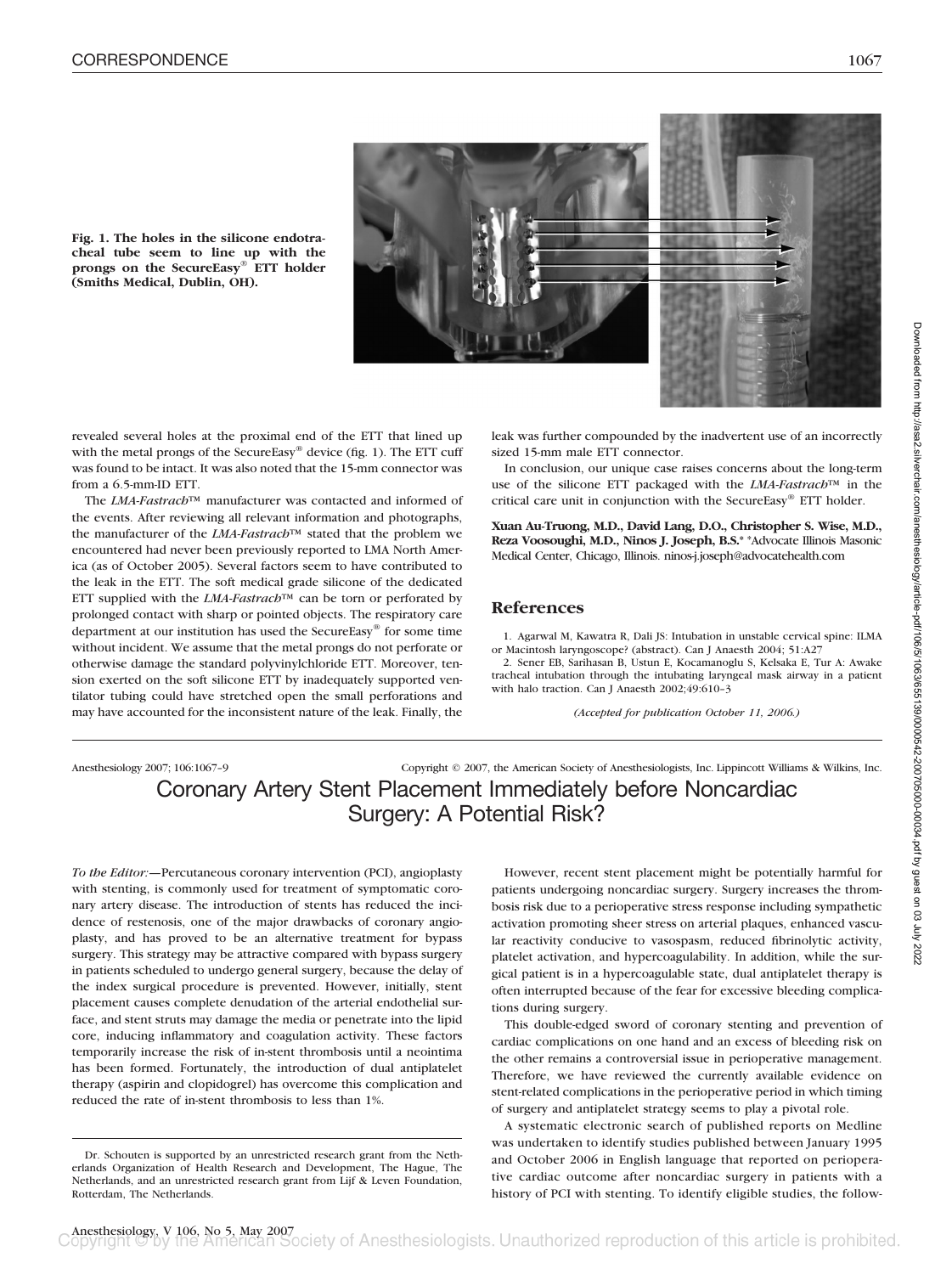

**Fig. 1. Incidence of perioperative complications in studies with different median times between percutaneous transluminal coronary angioplasty plus stenting and noncardiac surgery.1–10 MI myocardial infarction.**

ing Medical Subject Heading terms, or a combination of these, were used: *stent*, *myocardial revascularization*, *surgery*, *postoperative complications*, *mortality*, myocardial infarction, and *perioperative care*. Furthermore, we examined the reference lists of identified articles and published recommendations for perioperative cardiac risk management. Eventually, a total of 10 relevant studies were identified.<sup>1-10</sup> Pertinent data from the selected studies were extracted independently by two investigators.

The 10 studies encompass a total of 980 patients who underwent noncardiac surgery after coronary stent placement. The median time from PCI to noncardiac surgery ranged from 13 to 284 days. The majority of reports included bare metal stent use, and only 2 recent studies reported the outcome of drug-eluting stents.<sup>8,10</sup> Perioperative myocardial infarction and death were common complications, with myocardial infarction rates ranging from 2% to 28% and death ranging from 3% to 20% (fig. 1). Studies with a short median interval between PCI and noncardiac surgery reported higher cardiac complication rates as compared with reports with a longer median time interval. Importantly, when studies with a longer median interval between PCI and noncardiac surgery were evaluated in more detail, patients with early surgery experienced more cardiac events than those with late surgery (table 1). Discontinuation of antiplatelet therapy is an important factor in this respect. Unfortunately, not all studies provided data on the number of patients that stopped antiplatelet therapy before surgery. However, if data were available, there was a clear trend toward a higher incidence of perioperative events after stopping antiplatelet therapy. In the report of Kaluza *et al.*, <sup>1</sup> 6 of 8 patients who died in the perioperative period were without antiplatelet therapy. The same trend was found by Sharma *et al.*<sup>3</sup>; 86% of patients who discontinued antiplatelet therapy died perioperatively *versus* only 5% in the group of patients who continued antiplatelet therapy. Recently, we confirmed this finding in a study of 192 patients. In particular, in patients with early noncardiac surgery, there was a marked difference in major adverse cardiac events (30% *vs.* 0%, respectively, for patients who stopped and continued antiplatelet therapy).<sup>10</sup>

The minimal period in which antiplatelet therapy should be prescribed before noncardiac surgery is ill-defined. A period of 4 weeks seems to be too short, as shown by the study of Brichon *et al.*<sup>5</sup> In a group of 20 patients, 2 experienced perioperative in-stent thrombosis, suggesting that a prolonged period of antiplatelet therapy may be required. A period of 6 weeks is supported by the results of the studies of Wilson *et al.*<sup>4</sup> and Reddy *et al.*<sup>2</sup> In a group of 79 patients undergoing noncardiac surgery after an interval of 6 weeks, no major cardiac events occurred. These results were questioned by the study of Vicenzi *et al.*<sup>7</sup> In 56 patients who underwent noncardiac surgery more than 90 days after PCI, the cardiac event rate was as high as 34% within 3 months after surgery.<sup>7</sup> However, it

**Table 1. Incidence of Perioperative Events in Noncardiac Surgery after Coronary Stent Placement**

| Study                         | Time to Surgery | n   | Mortality, % | Myocardial<br>Infarction, % |
|-------------------------------|-----------------|-----|--------------|-----------------------------|
| Wilson et al. <sup>4</sup>    | $< 6$ weeks     | 168 | 4            | 6                           |
|                               | $> 6$ weeks     | 39  | 0            | 0                           |
| Kaluza et al. <sup>1</sup>    | $<$ 2 weeks     | 25  | 32           | 28                          |
|                               | $> 2$ weeks     | 15  | O            | O                           |
| Sharma et al. <sup>3</sup>    | $<$ 3 weeks     | 27  | 26           | 22                          |
|                               | $>$ 3 weeks     | 20  | 5            | 10                          |
| Reddy et al. <sup>2</sup>     | $< 6$ weeks     | 16  | 25           | 38                          |
|                               | $> 6$ weeks     | 40  | 0            | 0                           |
| Brichon et al. <sup>5</sup>   | $<$ 3 months    | 32  | 3            | 9                           |
| Godet et al. <sup>9</sup>     | 5-8 weeks       | 78  | 5            | 9                           |
| Schouten et al. <sup>10</sup> | Early*          | 30  | 13           | 13                          |
|                               | Late*           | 162 | 2            | 0.6                         |
| Leibowitz et al. <sup>6</sup> | $<$ 2 weeks     | 29  | 24           | 7                           |
|                               | $>$ 2 weeks     | 65  | 9            | 8                           |
| Vicenzi et al. <sup>7</sup>   | $<$ 35 days     | 22  |              | 72†                         |
|                               | 35-90 days      | 25  |              | 44†                         |
|                               | $>90$ days      | 56  |              | 34†                         |

The study of Ward *et al.*<sup>8</sup> is not included in this table because they did not report the incidence of adverse events separately for percutaneous coronary intervention–plus–stent procedures.

\* Early surgery was defined as within 1 month after bare metal stenting, within 3 months after sirolimus drug-eluting stenting, and within 6 months after paclitaxel drug-eluting stenting. † Not only perioperative events but also events less than 3 months within surgery are included. Events were defined as cardiac death, myocardial infarction, repeated percutaneous coronary interventions, congestive heart failure, unstable angina, significant arrhythmias, and myocardial cell injury.

should be taken into account that in a number of patients, antiplatelet therapy was stopped 3 days before noncardiac surgery, which may be related to adverse outcome. Ferrari *et al.*<sup>11</sup> showed that stopping antiplatelet therapy, even after a long period since stenting (mean time between stenting and withdrawal 15.5  $\pm$  6.5 months), was a significant risk factor for adverse cardiac events.

In conclusion, the current available literature suggests that noncardiac surgery after PCI with stenting should be delayed at least 6 weeks, and dual antiplatelet therapy is associated with improved outcome.

**Olaf Schouten, M.D., Jeroen J. Bax, M.D., Ph.D., Johan Damen, M.D., Ph.D., Don Poldermans, M.D., Ph.D.\*** \*Erasmus Medical Center, Rotterdam, The Netherlands. d.poldermans@erasmusmc.nl

#### **References**

1. Kaluza GL, Joseph J, Lee JR, Raizner ME, Raizner AE: Catastrophic outcomes of noncardiac surgery soon after coronary stenting. J Am Coll Cardiol 2000; 35:1288–94

2. Reddy PR, Vaitkus PT: Risks of noncardiac surgery after coronary stenting. Am J Cardiol 2005; 95:755–7

3. Sharma AK, Ajani AE, Hamwi SM, Maniar P, Lakhani SV, Waksman R, Lindsay J: Major noncardiac surgery following coronary stenting: When is it safe to operate? Catheter Cardiovasc Interv 2004; 63:141–5

4. Wilson SH, Fasseas P, Orford JL, Lennon RJ, Horlocker T, Charnoff NE, Melby S, Berger PB: Clinical outcome of patients undergoing non-cardiac surgery in the two months following coronary stenting. J Am Coll Cardiol 2003; 42: 234–40

5. Brichon PY, Boitet P, Dujon A, Mouroux J, Peillon C, Riquet M, Velly JF, Ris HB: Perioperative in-stent thrombosis after lung resection performed within 3 months of coronary stenting. Eur J Cardiothorac Surg 2006; 30:793–6

6. Leibowitz D, Cohen M, Planer D, Mosseri M, Rott D, Lotan C, Weiss AT: Comparison of cardiovascular risk of noncardiac surgery following coronary angioplasty with *versus* without stenting. Am J Cardiol 2006; 97:1188–91

7. Vicenzi MN, Meislitzer T, Heitzinger B, Halaj M, Fleisher LA, Metzler H: Coronary artery stenting and non-cardiac surgery: A prospective outcome study. Br J Anaesth 2006; 96:686–93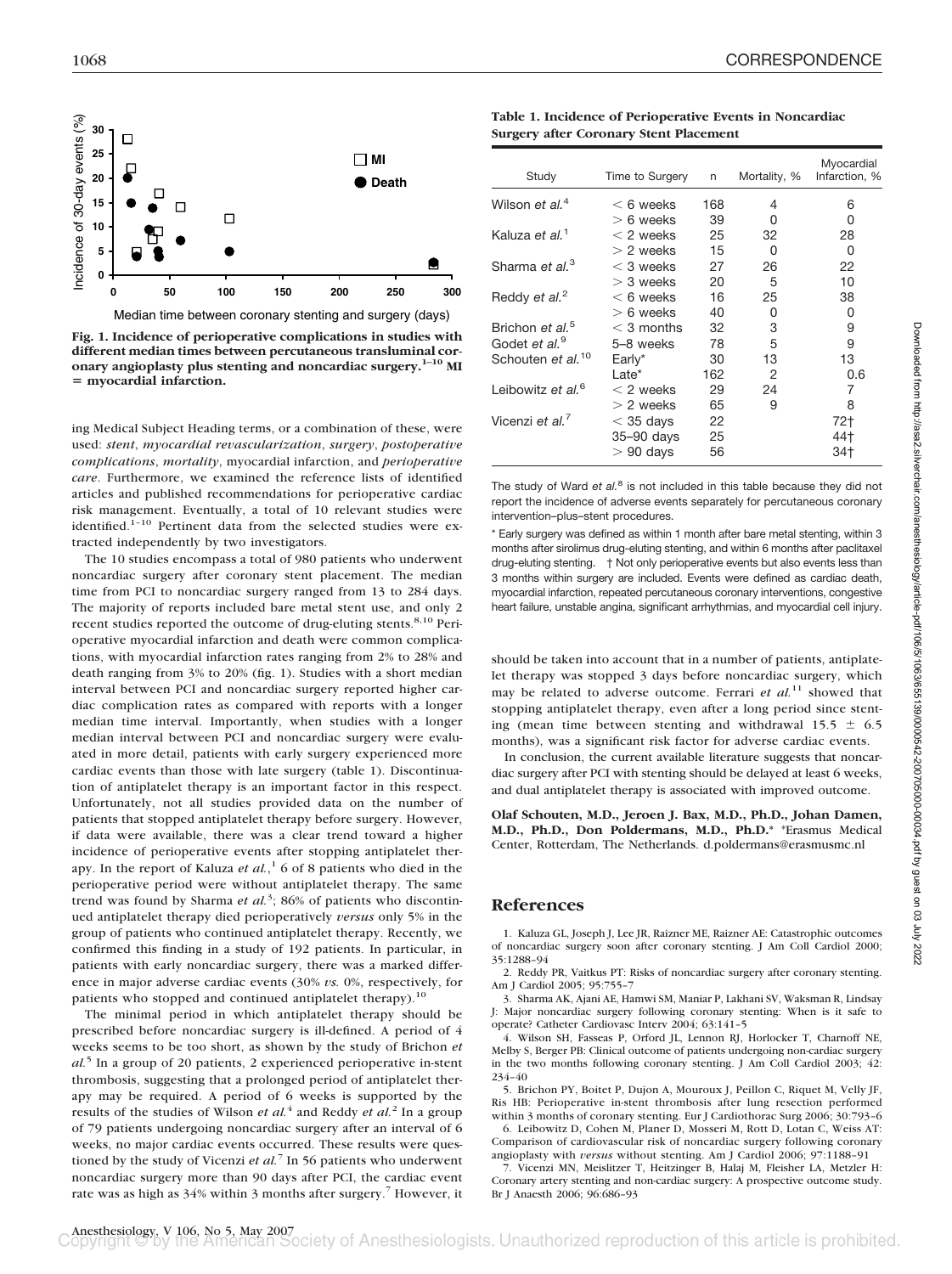8. Ward HB, Kelly RF, Thottapurathu L, Moritz TE, Larsen GC, Pierpont G, Santilli S, Goldman S, Krupski WC, Littooy F, Reda DJ, McFalls EO: Coronary artery bypass grafting is superior to percutaneous coronary intervention in prevention of perioperative myocardial infarctions during subsequent vascular surgery. Ann Thorac Surg 2006; 82:795–800 49:122–4

9. Godet G, Riou B, Bertrand M, Fleron MH, Goarin JP, Montalescot G, Coriat P: Does preoperative coronary angioplasty improve perioperative cardiac outcome? ANESTHESIOLOGY 2005; 102:739–46

10. Schouten O, Van Domburg RT, Bax JJ, de Jaegere PJ, Dunkelgrun M,

Feringa HH, Hoeks SE, Poldermans D: Noncardiac surgery after coronary stenting: Early surgery and interruption of antiplatelet therapy are associated with an increase in major adverse cardiac events. J Am Coll Cardiol 2007;

11. Ferrari E, Benhamou M, Cerboni P, Marcel B: Coronary syndromes following aspirin withdrawal: A special risk for late stent thrombosis. J Am Coll Cardiol 2005; 45:456–9

*(Accepted for publication December 19, 2006.)*

# Anesthesiology 2007; 106:1069–70 Copyright © 2007, the American Society of Anesthesiologists, Inc. Lippincott Williams & Wilkins, Inc. A New Twist in Approaching Difficult Tracheal Intubation. Description of an Economic, Easy, and Effective Way: The  $\Sigma$  Way

*To the Editor:—*After direct laryngoscopy, tracheal intubation has been reported to be awkward in 2.5% and difficult in 1.8% of cases.<sup>1</sup> Change of blade type or length, the backward upward rightward pressure (BURP) maneuver,<sup>2</sup> and optimal external laryngeal manipulation<sup>3</sup> have shown to significantly improve the degree of visualization of the larynx. However, there are some cases in which intubation remains difficult. In these cases, a semirigid stylet can be used to alter the curvature of the tube to facilitate intubation. Anesthesiologists usually employ the so-called hockey stick configuration to direct the tube toward the airway when the larynx is not readily visible (*e.g.*, Cormack and Lehane grade 3 or 4). However, although withdrawal of the stylet causes the tip of the endotracheal tube to move anteriorly, thus facilitating intubation, $4$  there are still some cases in which intubation is impossible. This could be due not only to a particularly reduced interincisor distance or a particularly marked prognathism or retrognathism, but also to the impossibility to flex the cervical spine or extend the atlanto-occipital joint completely up to the sniffing position. In many of the aforesaid situations, alignment of the mouth, larynx and pharynx axes could be almost impossible. In such cases, even if partial insertion of the tube is achieved by means of hockey stick configuration of the tube, its rectilinear part may hit the superior dental arch, thus preventing the anesthesiologist from directing and finally advancing its distal tip through the vocal cords.

In all of these cases, and generally in every situation where intubation is difficult, we have found a new way of shaping the tube with the stylet (fig. 1) that is particularly easy and effective. The tube is shaped in a way that resembles the Greek letter  $\Sigma$ , with two curves, the distal one being more pronounced. The difference with the traditional hockey stick configuration is evident: With this new method, the endotracheal tube is shaped according to three main axes (a, b, and c), whereas in the traditional way, there are only two axes. In addition, with this new configuration, the tube can safely be shaped in such a way that its distal part (axis c) can be even longer compared with the traditional way, because it is almost impossible for its proximal part to hit the superior dental arch (see next paragraph).

Correct placement of the endotracheal tube is possible after only four simple phases. Under direct laryngoscopy, the tube is initially inserted into the patient's oral cavity with axis a parallel to his body surface (phase I). At the end of this phase, the distal part of the tube follows the tongue profile, and axis c coincides with the mouth axis. The tube is then rotated backward (in the sagittal plane) by  $45^{\circ}$ –60 $^{\circ}$  (phase II). The tube now fits perfectly to the profile of tongue and laryngopharynx: In fact, axis c is now aligned with the pharynx axis, whereas axis b coincides with the mouth axis. Finally, there should be a combined movement of further backward rotation (10°–15°) and an advance of the endotracheal tube (phase III). This

Support was provided solely from institutional and/or departmental sources. more expensive devices.



**Fig. 1. The traditional "hockey stick" configuration (***left***) compared with the new way of shaping the tube (***right***). The difference between these two configurations is evident: Whereas the first tube is shaped according to two main axes, the second one takes advantage of three different axes.**

last phase is allowed by the proximal curve of the tube, which prevents it from hitting the superior dental arch. Moreover, the combined movement of rotation–advance not only aligns axis c with the larynx axis, but also permits the distal tip of the tube to pass through the vocal cords.

At this time, the tube is almost in the right position. It is sufficient to hold it firmly in place while an assistant (or the anesthesiologist) removes the stylet (phase IV). A minimum, further advance of the tube may be necessary. One possible question the reader might ask is whether it is easy or difficult to remove the stylet. In our experience, if medical gel or spray lubricant is used, the force that must be applied to remove the stylet is comparable to the force applied when a traditional tube configuration is used.

This technique has many peculiarities and advantages over other commonly used extraglottic and supraglottic devices: Not only does it allow anesthesiologists to intubate blindly when there is a poor laryngeal view (*e.g.*, Cormack and Lehane grade 3 or 4, blood/ secretions in the pharynx), thus securing the airway, but it is also adjustable to different patients, because the anesthesiologist can decide to shape and angle the tube as preferred, according to his or her needs. In addition, this technique allows us to intubate patients who otherwise could not be intubated with the traditional hockey stick configuration, and, in our experience, systematic use of this simple method could result in minimal use of more complex and